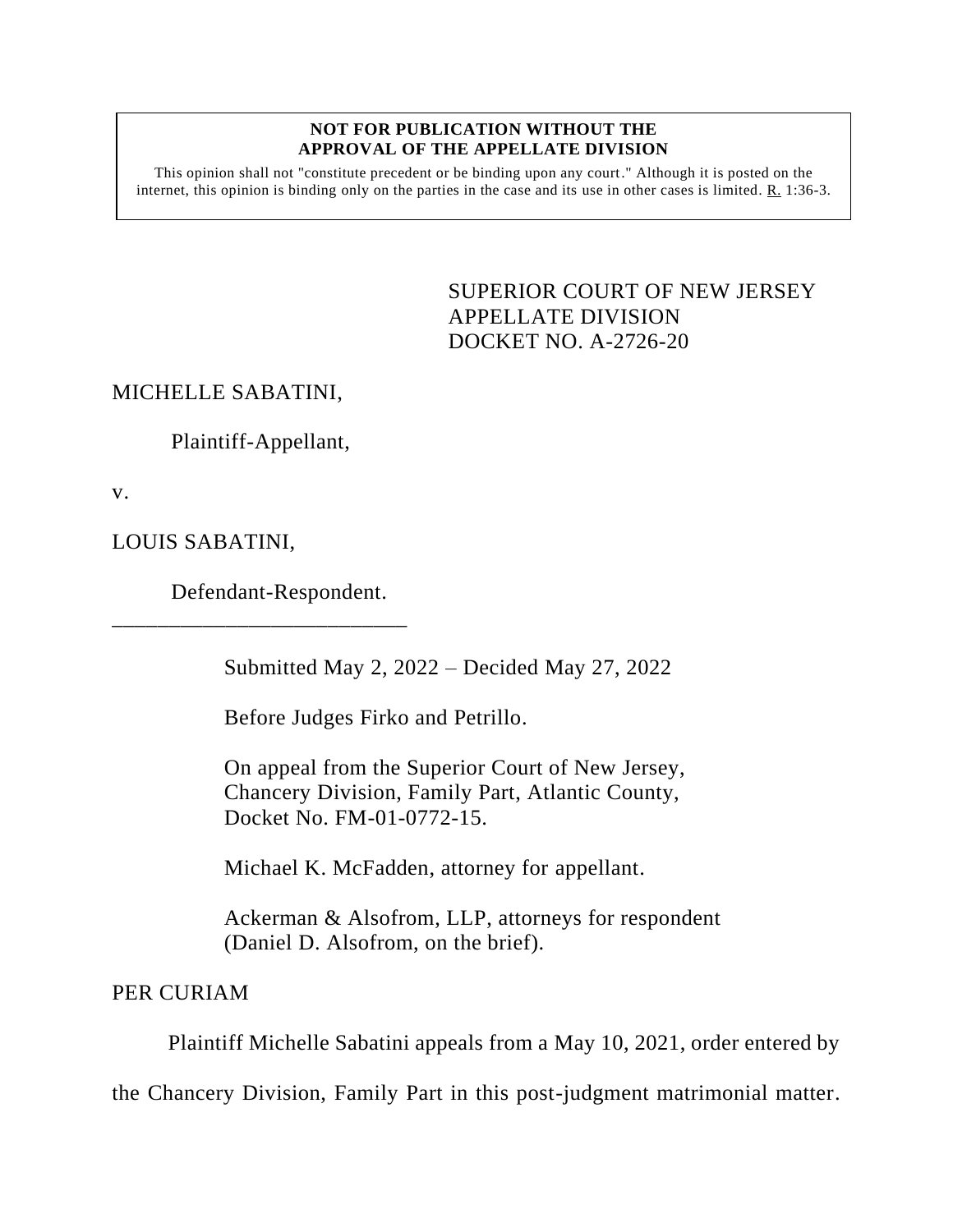The trial court denied her motion to vacate the final judgment of divorce (FJOD) and set aside the Interspousal Agreement, also referred to as the Memorandum of Understanding (MUA). The judge denied plaintiff's request for counsel fees and awarded counsel fees to defendant Louis Sabatini in the amount of \$13,704 in a separate order and opinion dated May 28, 2021, which plaintiff also appeals from. The judge issued a memorandum of decision for the May 10, 2021, order and later a submission pursuant to Rule 2:5-1(b). We affirm the first order denying plaintiff's motion in all respects and vacate the subsequent order awarding fees to defendant and remand for further proceedings.

## I.

We glean the salient facts from the record. The parties were married in August 1996 and had no children. On April 10, 2015, plaintiff filed a complaint for divorce. Thereafter, defendant filed an answer and a counterclaim for divorce. On July 17, 2015, a prior judge ordered pendente lite relief.

Some six weeks later, on August 28, 2015, the parties entered an MUA apparently without the benefit of counsel. Plaintiff executed the MUA in the presence of a notary public on September 18, 2015; defendant first executed the MUA in the presence of the same notary and then later in the presence of his attorney. In the MUA, the parties agreed to waive discovery and acknowledged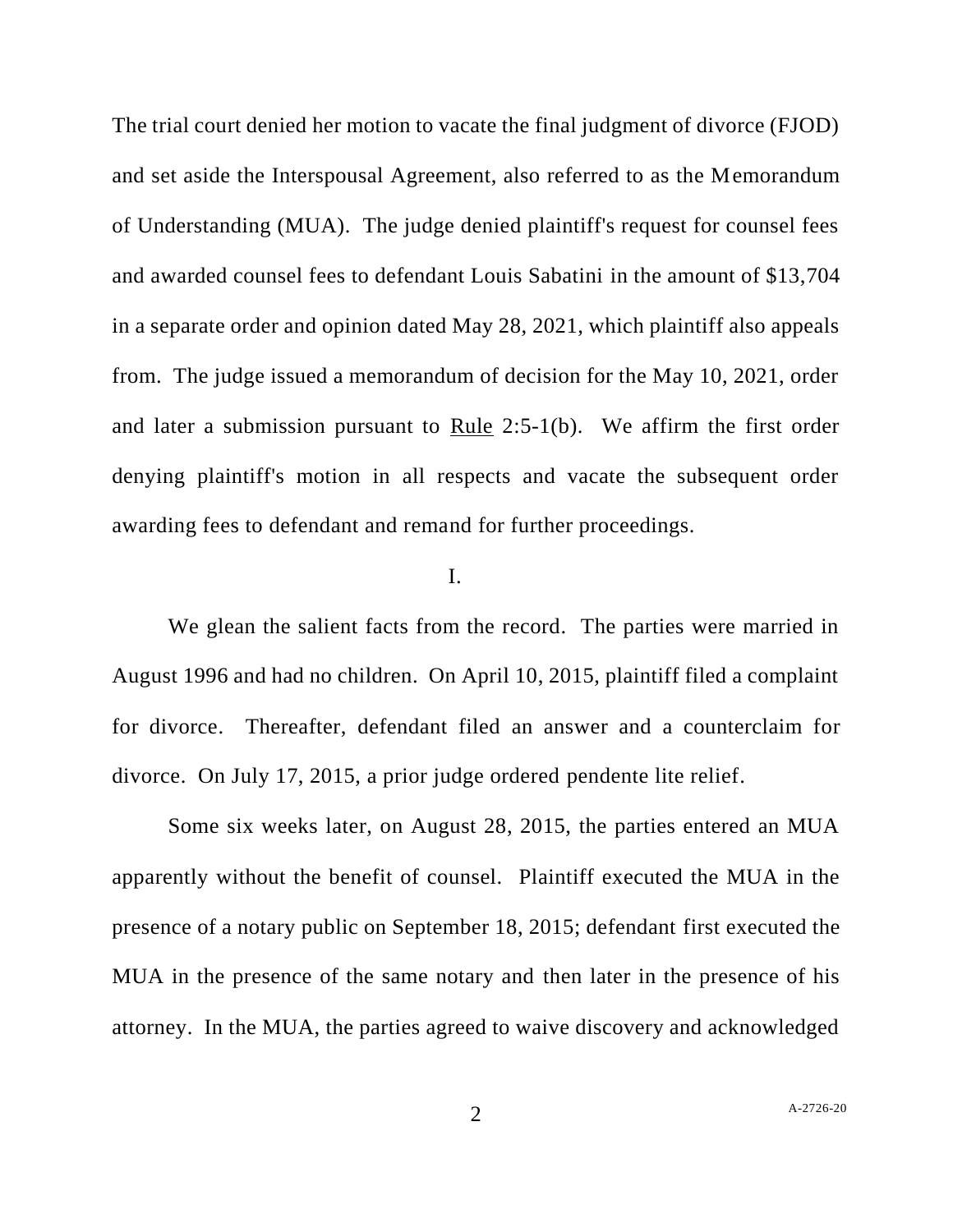a voluntary disclosure of financial information, which was satisfactory to both of them. There was a mutual waiver of alimony. Plaintiff has a Ph.D. in education and was a tenured professor at Stockton University. Defendant was gainfully employed as an emergency care physician.

As to equitable distribution, defendant retained the former marital home, a Florida home, which were both encumbered, as well as property in Nicaragua, Central America. Plaintiff retained her \$1,000,000 UBS account; defendant retained his \$780,000 Schwab 401(k) plan; and plaintiff kept her TIAA-CREF retirement benefits free of any claim from defendant. Other assets and debts were divided. In consideration for receiving the real properties, defendant agreed to pay plaintiff \$920,000 over a five-year installment plan. The MUA indicates the parties entered the agreement "free from persuasion, fraud, under influence" or duress of any kind.

On December 3, 2015, the prior judge heard a motion filed by defendant to put through an uncontested divorce as the parties had executed the MUA. Plaintiff and her lawyer appeared for the oral argument. Plaintiff's counsel was present at the time and informed the court, as he had in a written submission, that he had not been in contact with plaintiff and was seeking to be relieved as counsel. That said, plaintiff's counsel advised that he had consulted at some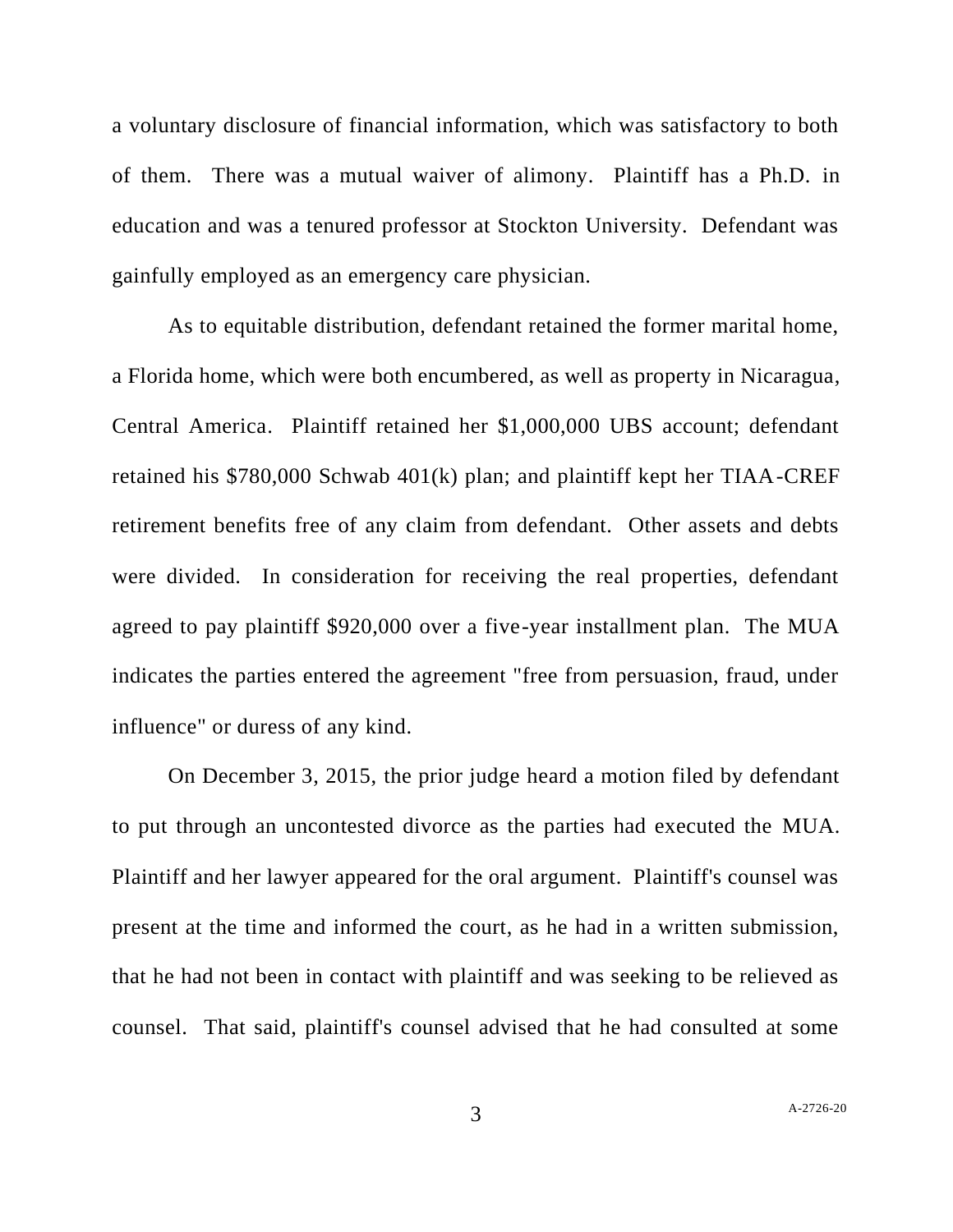length with plaintiff that day about the MUA and that there was some confusion over how it might affect plaintiff's pending criminal prosecution. Moreover, plaintiff's counsel noted that despite what the MUA appeared to indicate, he had not previously seen the agreement or approved it. On that latter point, counsel expressed reservations about the effect of the agreement on plaintiff's criminal case. Plaintiff expressed specific concerns herself but not at all about the contents of the MUA, indeed she acknowledged that she had already received some of the equitable distribution funds promised under the agreement. Plaintiff's reservations were about the implications of the divorce and its impact on spousal privilege.

Defense counsel strenuously objected to plaintiff's counsel being heard in any fashion on the substance of the MUA or the finalization of the divorce as all plaintiff's counsel had filed was a motion to be relieved. Defense counsel further objected to any additional delays or to the court's review of the substance of the MUA, instead insisting that the court's focus should be as to whether it was knowingly and voluntarily entered into.

Despite defense counsel's objections, the prior judge determined that some additional time should be afforded to plaintiff and her attorney to confer, as they had not done so since execution of the MUA, so as to ensure all concerns raised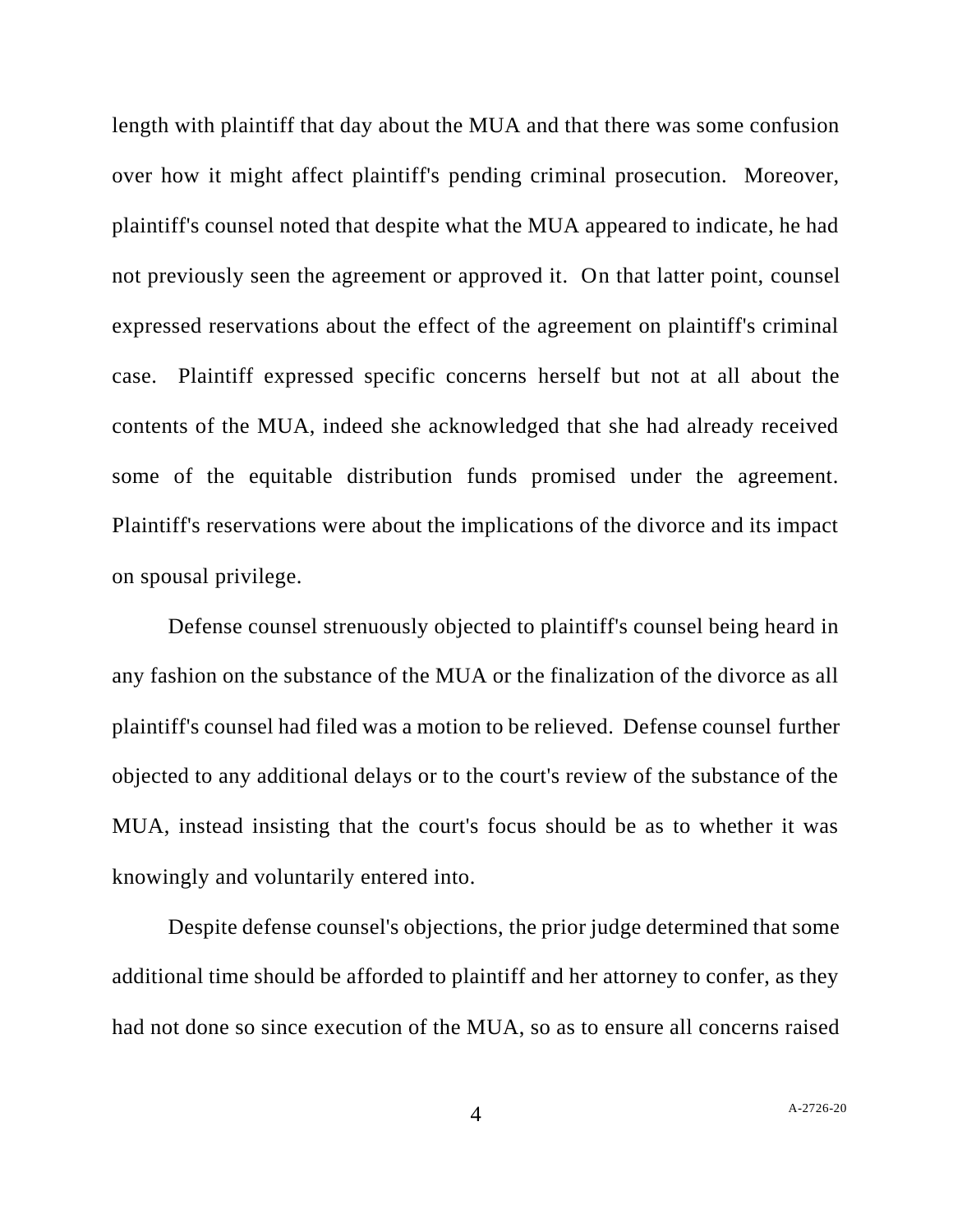at the hearing could be fairly addressed. The matter was adjourned and given a new date. $<sup>1</sup>$ </sup>

On the scheduled return date, January 12, 2016, there was an uncontested divorce hearing which resulted in entry of the FJOD incorporating the MUA. Plaintiff did not appear at the January hearing and her attorney (who did appear and who continued to state his objections to the MUA) was relieved as counsel. Plaintiff's attorney further noted that despite the more than one month since the last hearing, plaintiff had not been in contact with him. The court granted plaintiff's counsel's motion to be relieved.

Although the prior judge noted that he could not make a finding as to whether plaintiff had entered into the MUA knowingly and voluntarily given her absence from the hearing, he found that her execution of the agreement and her acceptance of monies owed thereunder constituted "an agreement that she was satisfied with and wanted to work . . . ." The divorce was finalized and the matter was completed.

On December 2, 2020, nearly five years later, plaintiff moved to set aside the FJOD and the MUA. By this time, plaintiff was remarried. Plaintiff

<sup>&</sup>lt;sup>1</sup> The original return date given in court was adjourned with notice to plaintiff of the new date.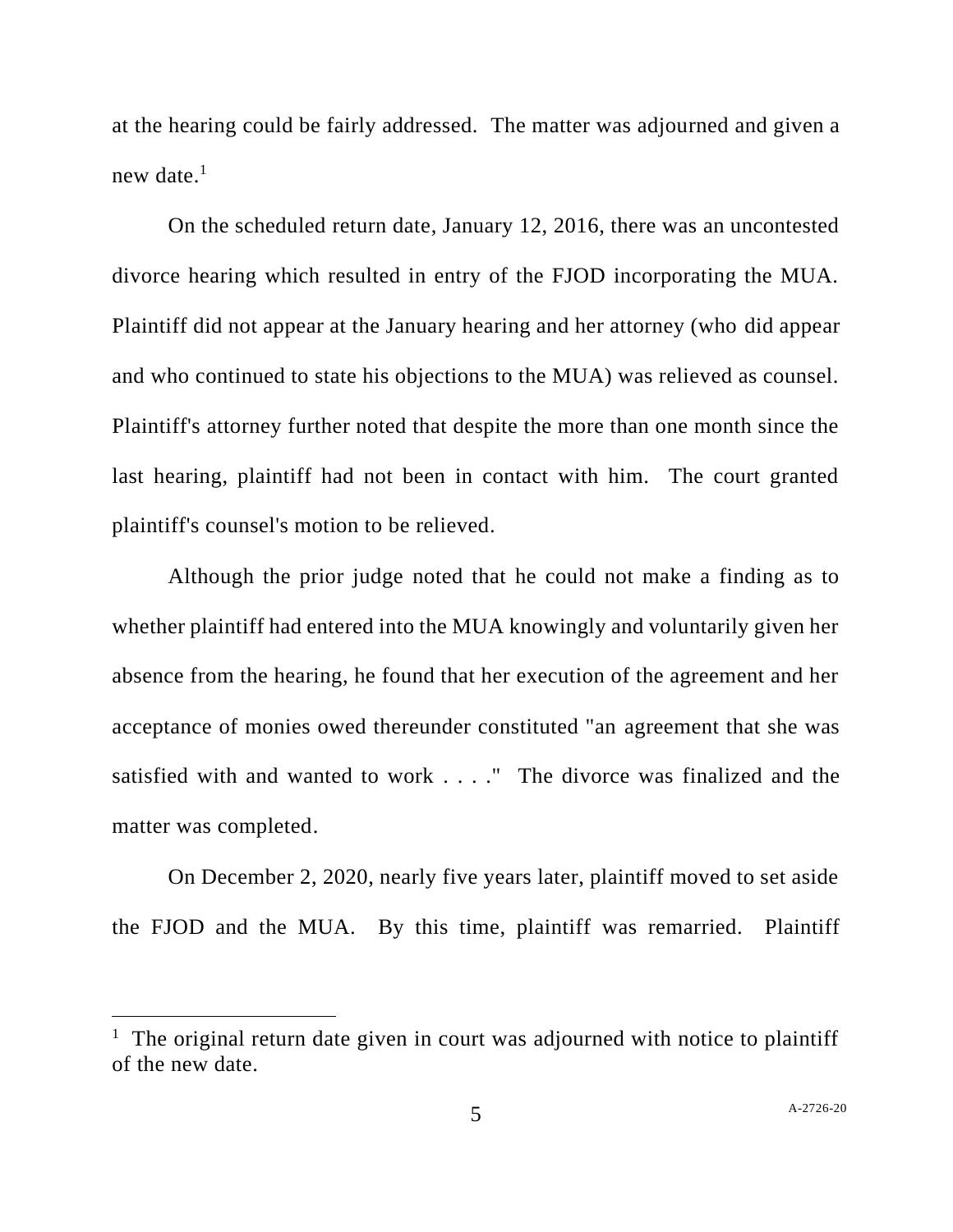disavows knowledge of the hearing where the FJOD was entered and claims that defendant committed perjury when he testified at that hearing that she signed the MUA. Plaintiff maintains her purported signature on the MUA was a forgery even though it was notarized (an unverified letter supposedly from the notary denying having notarized plaintiff's execution of the MUA accompanied the motion). Plaintiff also alleged forgery in connection with a deed filed relative to a property in the State of Florida. Proof of the alleged forgery came from a report of a handwriting expert who did not examine the MUA but only the property deed filed in the State of Florida. Plaintiff further alleged that she was coerced, arguing that the MUA should set aside "as it was derived by [d]uress by [t]hreat and [u]ndue [i]nfluence" and that the MUA was unfair and unconscionable on its face.

All request for relief was opposed by defendant who filed a notice of cross-motion. Defendant argued that the FJOD was not, and could not be, "void," as a matter of law as there was no lack of jurisdiction and no deprivation of due process. He further highlighted the inconsistency in plaintiff's argument that her signature was forged on the MUA while simultaneously arguing her agreement to the terms of the MUA was coerced. Defendant disputes the whole notion of forgery as unsupported by any evidence. Significantly, defendant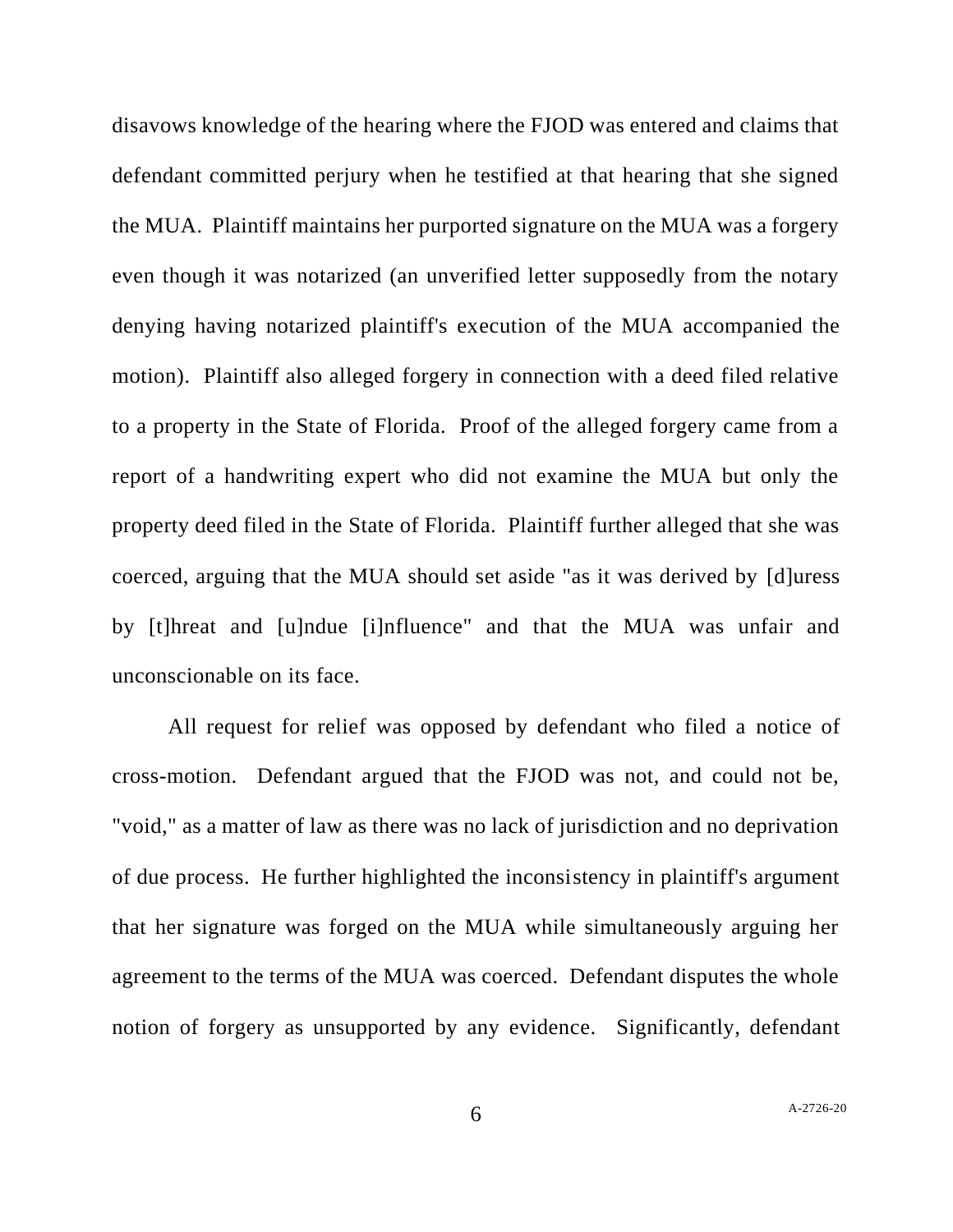highlighted significant monies that were transmitted to the plaintiff, all of which were consistent with the terms of the MUA. Defendant professed oversight as to what he said to the prior judge regarding the transfer of the Florida property and that it had indeed been transferred prior to the entry of the FJOD but that doing so was consistent with the parties' agreement which imposed all costs on him for the mortgage, taxes, and other upkeep. Citing the passage of time and plaintiff's functional acquiescence to many of the MUA's terms, defendant argued that plaintiff's efforts to void the FJOD and the MUA were not rooted in reality and that relief has been sought well out of time.

On May 10, 2021, the court entered the first of the two orders under appeal. This first order was accompanied by a comprehensive memorandum of decision. The trial judge thoroughly canvassed the record and recounted the procedural history. The judge made specific findings and conclusions citing applicable case law and governing standards. The judge ultimately concluded that plaintiff signed the MUA and there was sufficient notice of the planned hearing where the FJOD would be entered. The court found no evidence of fraud or legal basis to conclude the either the FJOD was void or should be vacated. The court directed the parties to address the dispute over the Florida deed, if any, in the State of Florida. The court awarded fees and costs to the defendant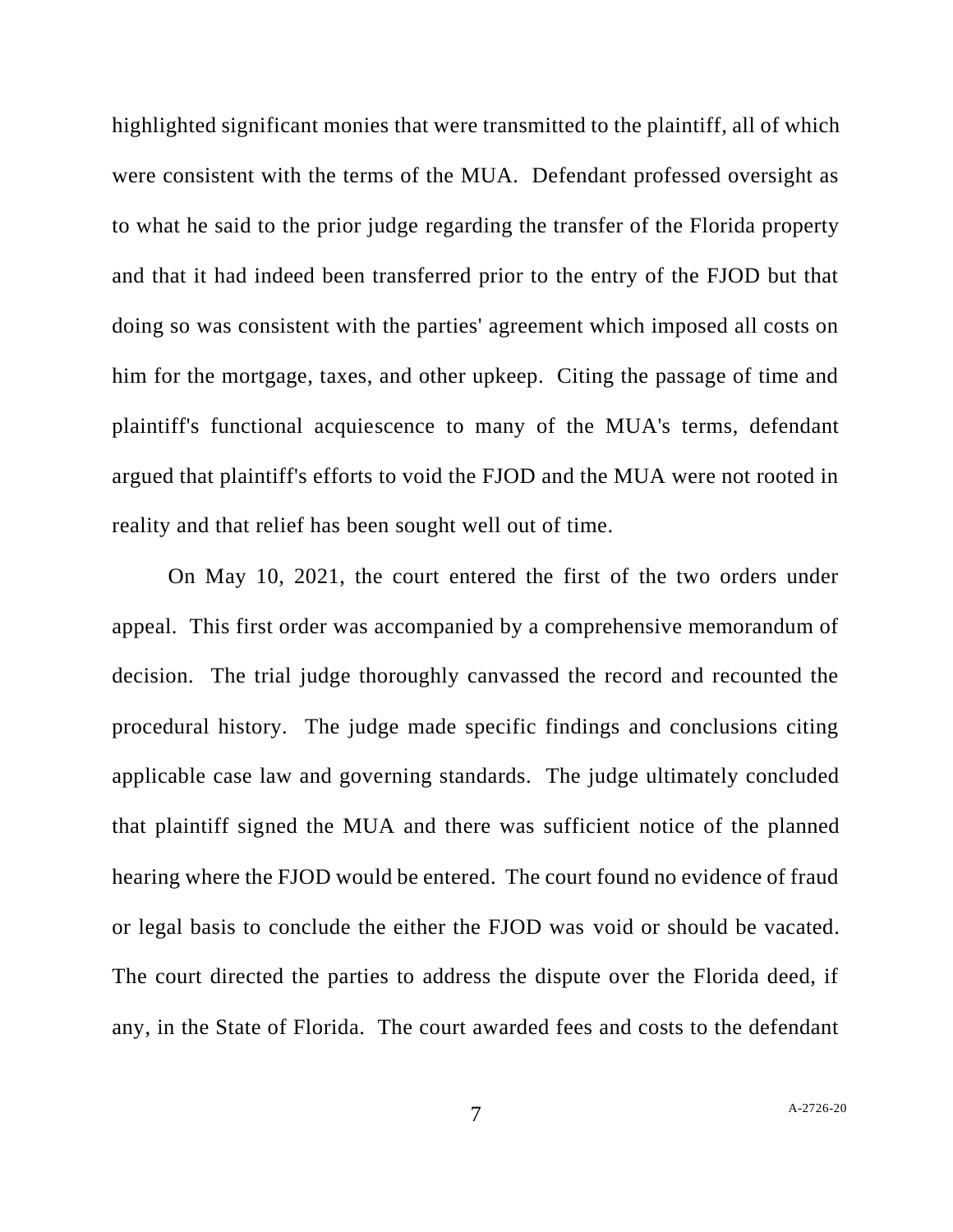but reserved decision on the calculation of same until additional submissions were received.

On May 28, 2021, the judge issued a second order, also under appeal, awarding defendant \$13,809 in fees and costs and setting forth his analysis as to why same was warranted in a supplement to his earlier decision.

On appeal, plaintiff argues:

- (1) The judge abused his discretion by not ordering a plenary hearing.
- (2) The judge erred in granting defendant counsel fees and costs.
- (3) The judge erred in failing to vacate the FJOD and agreement based on defendant's fraud.
- (4) The judge erred in failing to set aside the agreement based on duress by threat and undue influence.
- (5) The judge erred in failing to vacate the FJOD and agreement under Rule 4:50-1(f).
- (6) The judge erred in failing to find the FJOD was void under Rule 4:50-1(f).
- (7) The judge erred in failing to set aside the FJOD and agreement based on newly discovered fraud.
- (8) The judge erred in awarding defendant counsel fees.

## II.

Addressing plaintiff's arguments, we begin with our well-settled standard of review. Our review of the Family Part's orders is limited. Cesare v.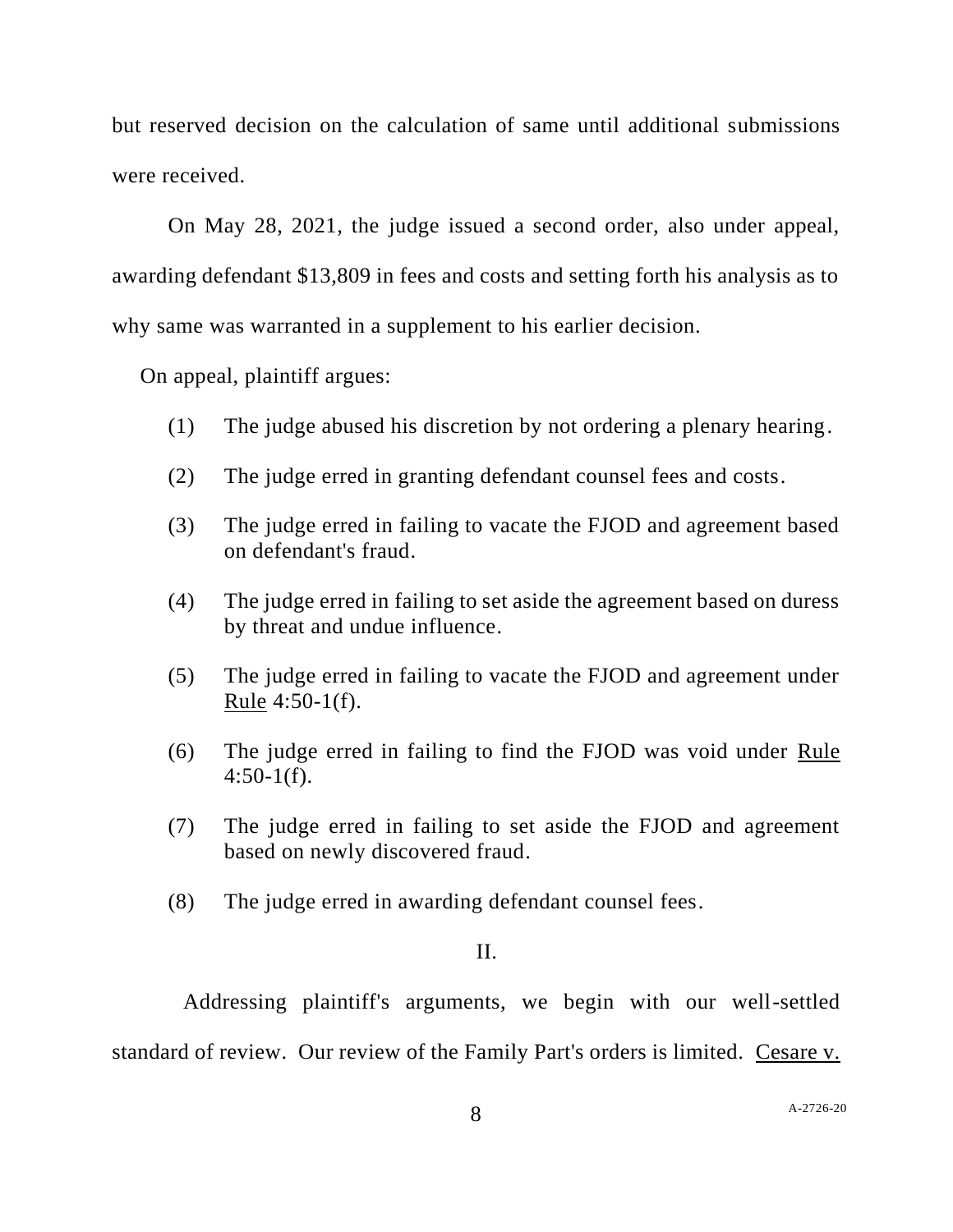Cesare, 154 N.J. 394, 411 (1998). We owe substantial deference to the Family Part's findings of fact because of that court's special expertise in family matters. Id. at 413. While we owe no special deference to the judge's legal conclusions, Manalapan Realty, L.P. v. Twp. Comm. of Manalapan, 140 N.J. 366, 378 (1995),"'the factual findings and legal conclusions of the trial judge'" should be left undisturbed unless we are "'convinced that they are so manifestly unsupported by or inconsistent with the competent, relevant and reasonably credible evidence as to offend the interests of justice' or when we determine the court has palpably abused its discretion." Parish v. Parish, 412 N.J. Super. 39, 47 (App. Div. 2010) (quoting Cesare, 154 N.J. at 412). Thus, we will only reverse the judge's decision when it is necessary to "ensure that there is not a denial of justice because the family court's conclusions are [] clearly mistaken or wide of the mark." Id. at 48 (alteration in original) (internal quotation marks omitted) (quoting N.J. Div. of Youth & Family Servs. v. E.P., 196 N.J. 88, 104 (2008)).

When set against this standard, we find no merit in plaintiff's appeal of the May 10, 2021, order. The judge methodically filtered through the competing certifications and legal arguments and reached a decision grounded in the record. By no measure could we conclude that his findings and conclusions "are so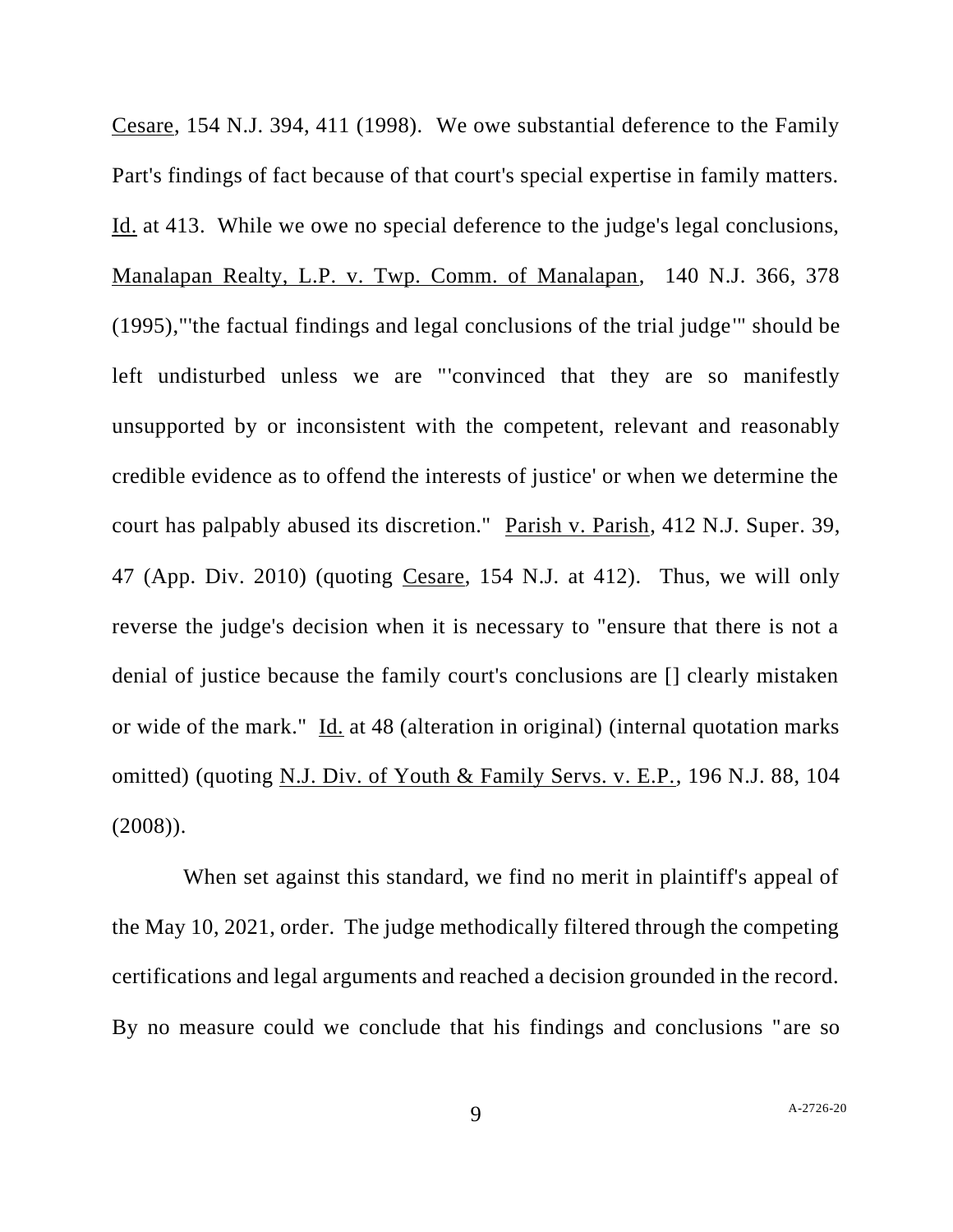manifestly unsupported by or inconsistent with the competent, relevant and reasonably credible evidence as to offend the interests of justice." Parish, 412 N.J. Super. at 47 (quoting Cesare, 154 N.J. at 412).

We conclude there is ample basis to affirm for the reasons stated by the court in its written opinion. We add some additional observations to highlight those particular points that work most significantly in our determination that none of plaintiff's arguments have merit. Prior to the divorce being entered, the prior judge held a hearing on December 3, 2015, with both parties and both counsel present. Plaintiff's counsel stated on the record at that time he did not think his client should have signed the MUA. That articulated expression of professional judgment aside, there was no allegation of forgery and the terms of the MUA were already being implemented. Plaintiff did not appear at the final hearing, but defendant appeared with his attorney. Even though plaintiff claims she did not receive notice of the final hearing date, she engaged in a course of conduct consistent with the MUA. Finally, plaintiff remarried in November 2019. We accept as well supported by the record, the court's conclusions that plaintiff lacks "veracity" and her "motivations" were suspect.

Moreover, the judge found plaintiff asserted "irrational arguments" about the status of the divorce proceedings. There was no evidence of forgery, duress,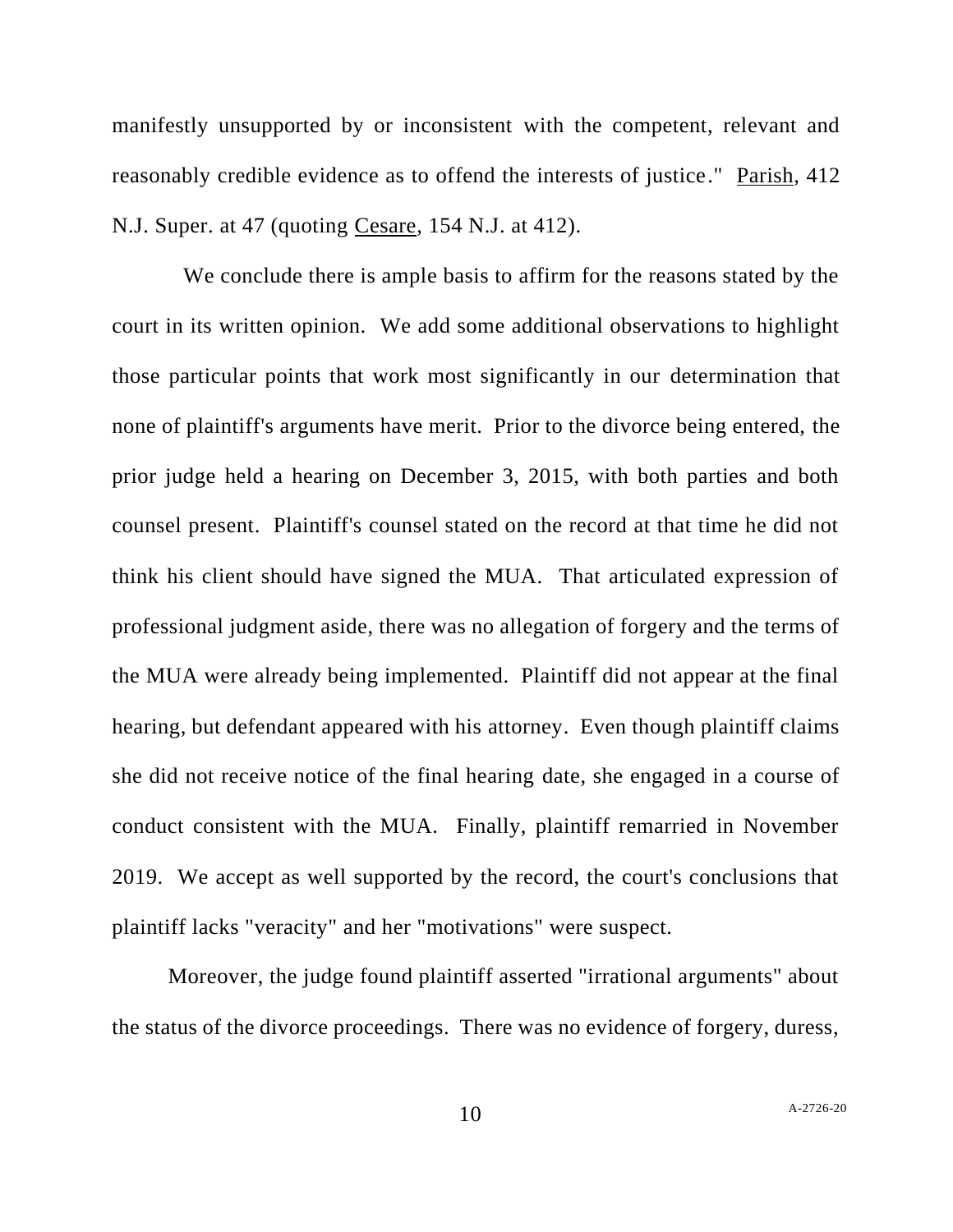or coercion as plaintiff claimed. The judge was correct in his analysis. No plenary hearing was warranted. A plenary hearing is not inexorably required in every post-judgment matrimonial dispute. See, e.g., R. 5:8-6 (requiring plenary hearings in custody matters only where the contested issues are "genuine and substantial"); see also Barblock v. Barblock, 383 N.J. Super. 114, 124 (App. Div. 2006) (no plenary hearing was required to authorize mother's relocation of her children out of state, over the father's objection, where no material factual disputes were demonstrated).

In this instance, the plaintiff has come forward with no competent evidence supporting her arguments nor has she offered any persuasive or rational explanation when confronted with the discrepancies between what she is saying now as opposed to what the record reflects actually happened at the time the agreement was executed, and the parties appeared in court. Neither can she reconcile her re-marriage with the notion that she was unaware of her divorce, nor has she adequately explained her participation in the acceptance of monies owed as per the MUA without question or reluctance.

The idea that a plenary hearing is warranted because of fraud allegations, was given detailed treatment at the outset of the court's written opinion. The judge noted that "to establish a prima facie case of fraud warranting a plenary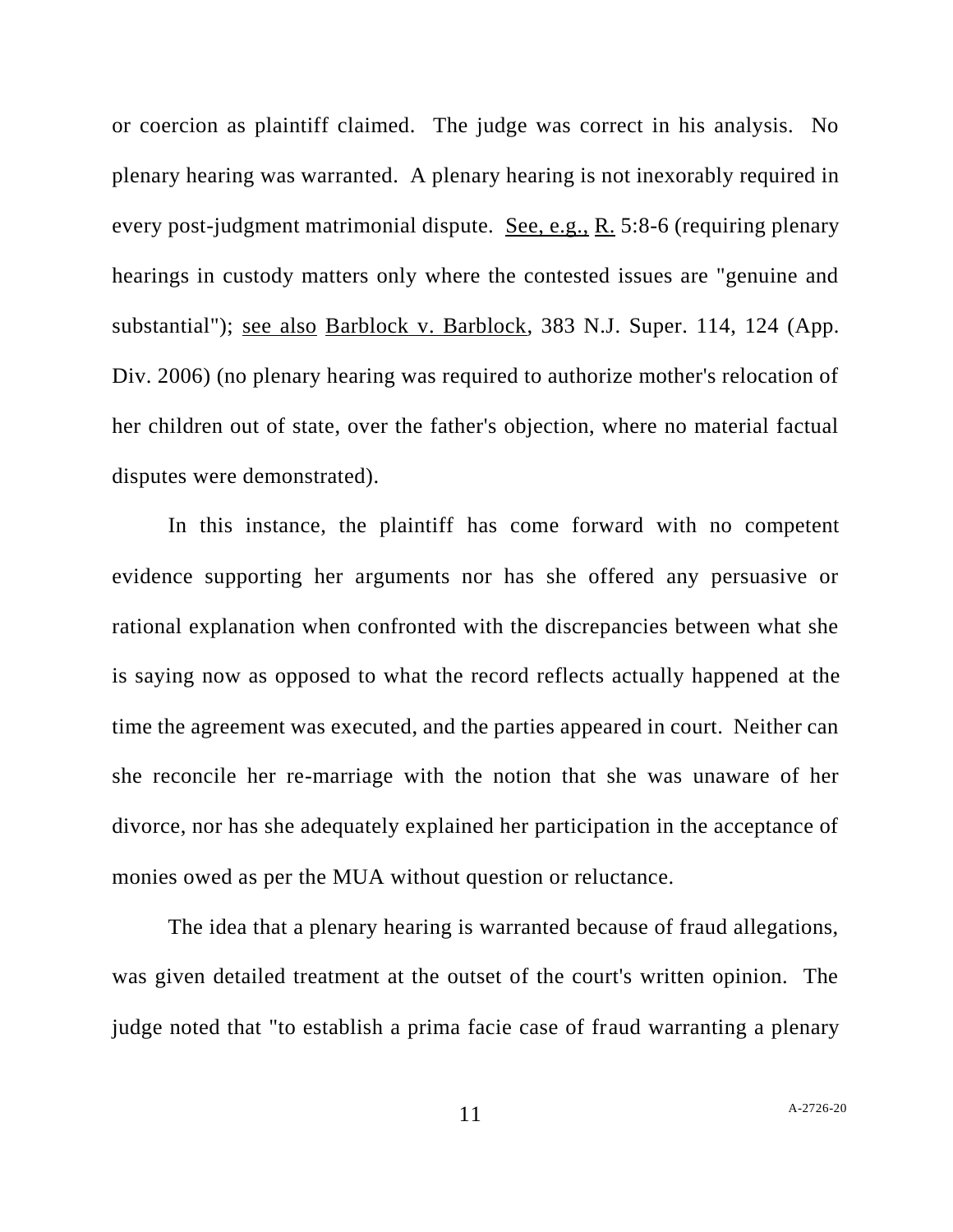hearing, there must be perjurious testimony that was not discoverable by reasonable diligence." City of Linden, Cnty. of Union v. Benedict Motel Corp., 370 N.J. Super. 372, 396 (App. Div. 2004). This evidence, as the trial court noted must be "clear, convincing and satisfactory . . . ." Gigallon v. Bond, 279 N.J. Super. 265, 267 (App. Div. 1995) (quoting Shammas v. Shammas, 9 N.J. 321, 328 (1952)). The court recounted the history including the differences between what was said to the prior judge, that the agreement was signed under duress, and what was said in the motion, that the agreement was not signed at all, and found this was not believable. Citing the prior judge's findings in 2016, the passage of time, plaintiff's conduct in the intervening five years, and the acceptance of substantial monies along the way, the court found that the evidence offered in support of a fraud or forgery fell well short of "clear and convincing."

Clear and convincing evidence is evidence that is not open to more than one interpretation. It is:

> evidence that produces in your mind a firm belief or conviction that the allegations sought to be proved by the evidence are true. It is evidence so clear, direct, weighty in terms of quality, and convincing as to cause you to come to a clear conviction of the truth of the precise facts in issue. The clear and convincing standard of proof requires that the result shall not be reached by a mere balancing of doubts or probabilities,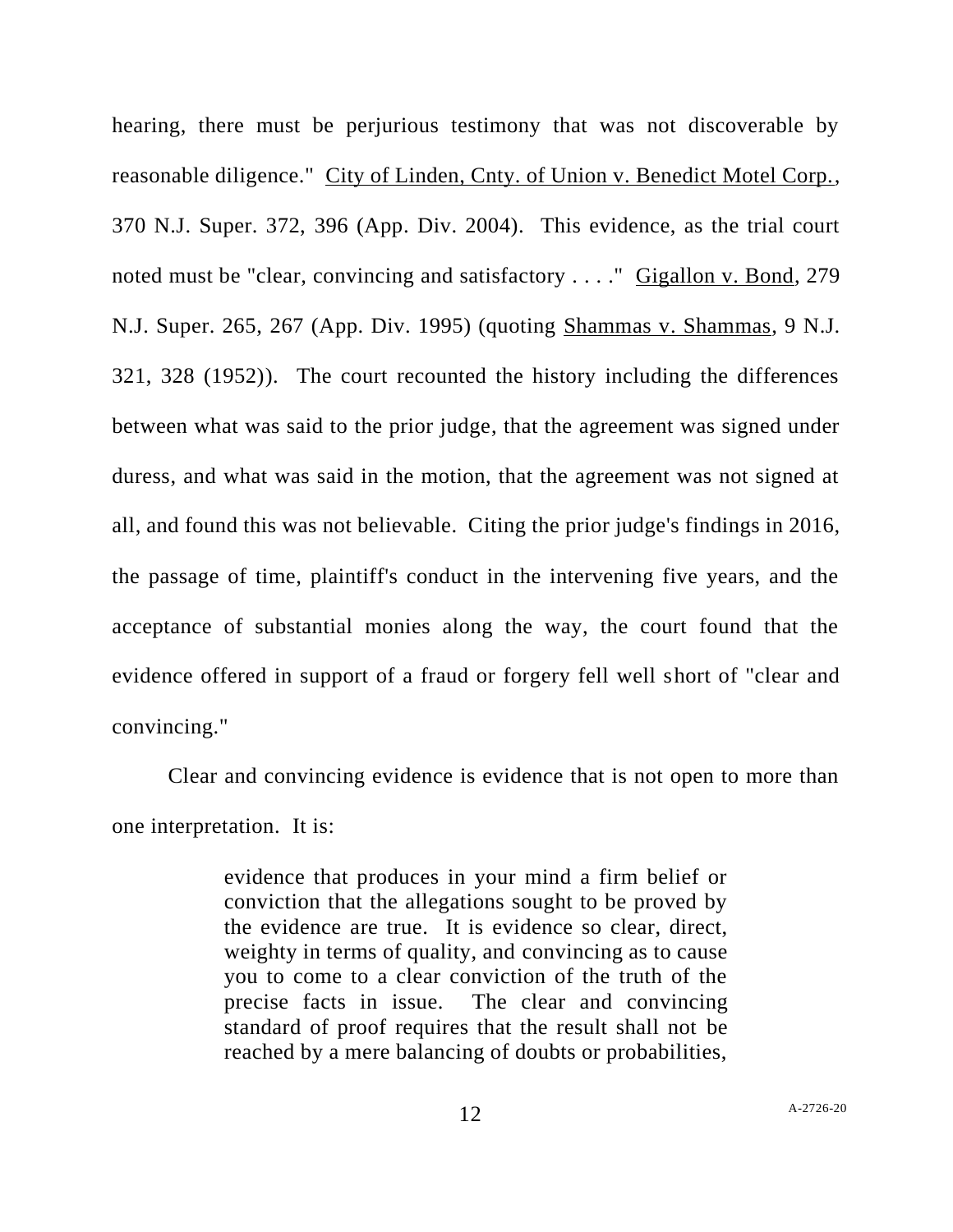but rather by clear evidence which causes you to be convinced that the allegations sought to be proved are true.

[Bhagat v. Bhagat, 217 N.J. 22, 46 (2014) (citing Model Jury Charge (Civil), 1.19 Burden Of Proof – Clear and Convincing Evidence (rev. Aug. 2011)).]

By no calculus can the evidence offered meet this standard.

As to plaintiff's allegations that she did not have notice of the January 2016 hearing before the prior judge and was unsure if she was actually divorced, the court found this to be particularly incredible, describing this line of argument as "hypocrisy at its most obvious." The court again described plaintiff's course of conduct of accepting money consistent with the terms of the MUA and getting re-married as working greatly to undermine her credibility ultimately concluding the argument to be "irrational." Based on our review of the entire record, we are satisfied that the incredulousness expressed by the judge reflects his studied sense of the evidence and should not be second-guessed and certainly not for the purpose of determining the need for a plenary hearing.

Plaintiff's duress and coercion argument was also dispensed with by the judge who found no plenary hearing was necessary to address this argument. Not only had plaintiff waived any argument on these grounds by accepting payment from defendant, but she was offered – and by her absence declined –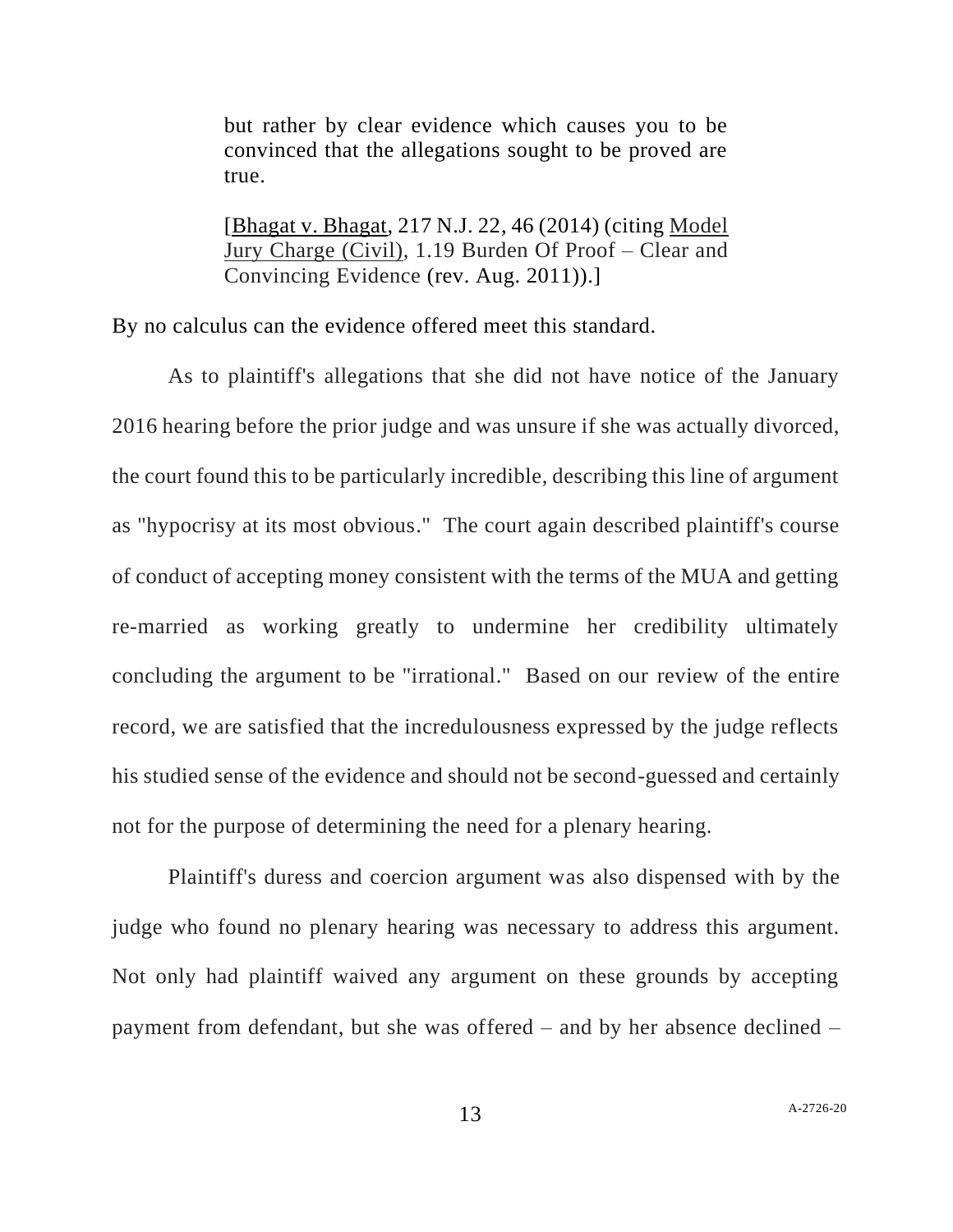an opportunity by the prior judge years earlier, on December 3, 2015, to have a hearing that would address "whether or not this was a knowing . . . willing . . . agreement that she wanted." Plaintiff failed to appear for that hearing in January 2016 and failed to communicate with her attorney between the two court dates (which was the very purpose of adjourning the matter from December to January). The lack of merit in this argument is patent and, like the trial court, we see no reason why a plenary hearing would have been required to address these issues.

The trial court refused to consider a letter from the notary public whose name and stamp appears on the MUA nor would the court consider a limited opinion from a handwriting expert regarding the authenticity of the plaintiff's signature on a State of Florida property deed. Relying on Rule 1:6-6, the court determined that the letter of the notary did not constitute an affidavit and neither the expert report nor the notary's letter were certified to as required by the Rule. The court concluded that these shortcomings were fatal defects rendering the proposed evidence inadmissible and properly declined to consider them.

Mere appending of documents to court filings, like motions, does not constitute compliance with Rule 1:6-6. Celino v. Gen. Acc., Inc., 211 N.J. Super. 538, 544 (App. Div. 1986). These kinds of documents must be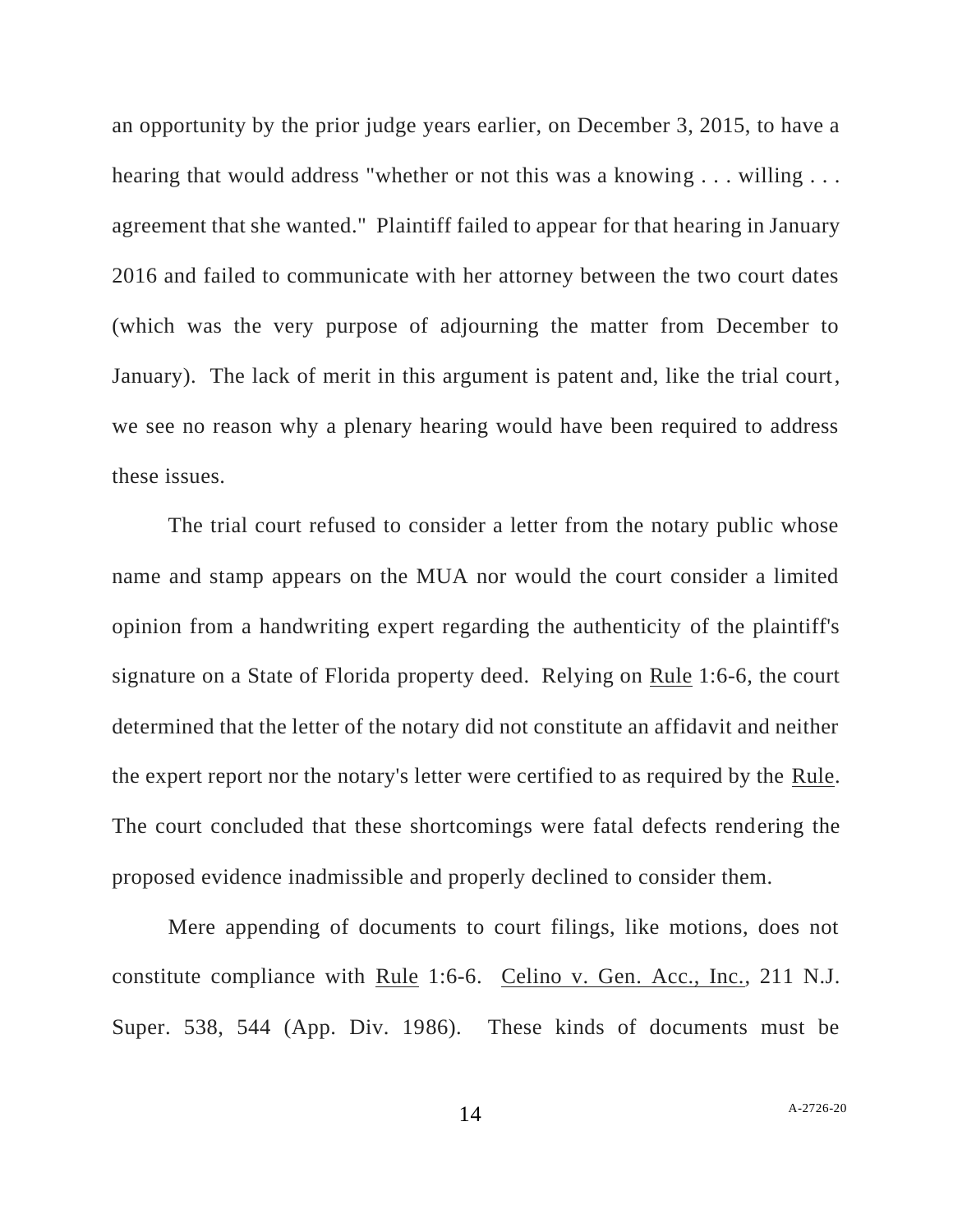incorporated by reference in an appropriate affidavit or certification which properly authenticates material which is not otherwise admissible. Ibid. As we have said, "[t]hese are not merely formal requirements. They go to the heart of procedural due process." Ibid. The court's refusal to consider the proffered evidence was legally correct and thus the dispute of fact that might have been created by their admission never manifested. This proposed evidence does not further the argument that a plenary hearing was required as the evidence was not properly before the court.

We affirm the court's decisions on each of these points for the reasons explained and are satisfied that the conclusory and unsubstantiated allegations did not entitle plaintiff to a plenary hearing on the issues raised. As we said in Hand v. Hand:

> Because of their special expertise in family matters, we do not second-guess their findings and the exercise of their sound discretion. See Cesare, 154 N.J. [at] 413 (1998). We recognize "[j]udicial discretion connotes conscientious judgment, not arbitrary action; it takes into account the law and the particular circumstances of the case before the court." Higgins v. Polk, 14 N.J. 490, 493 (1954). That is precisely what happened here. After carefully reviewing the submissions in light of the applicable law, the trial court correctly concluded there was no need for a plenary hearing . . . ."

> [391 N.J. Super. 102, 111 (App. Div. 2007) (Emphases added).]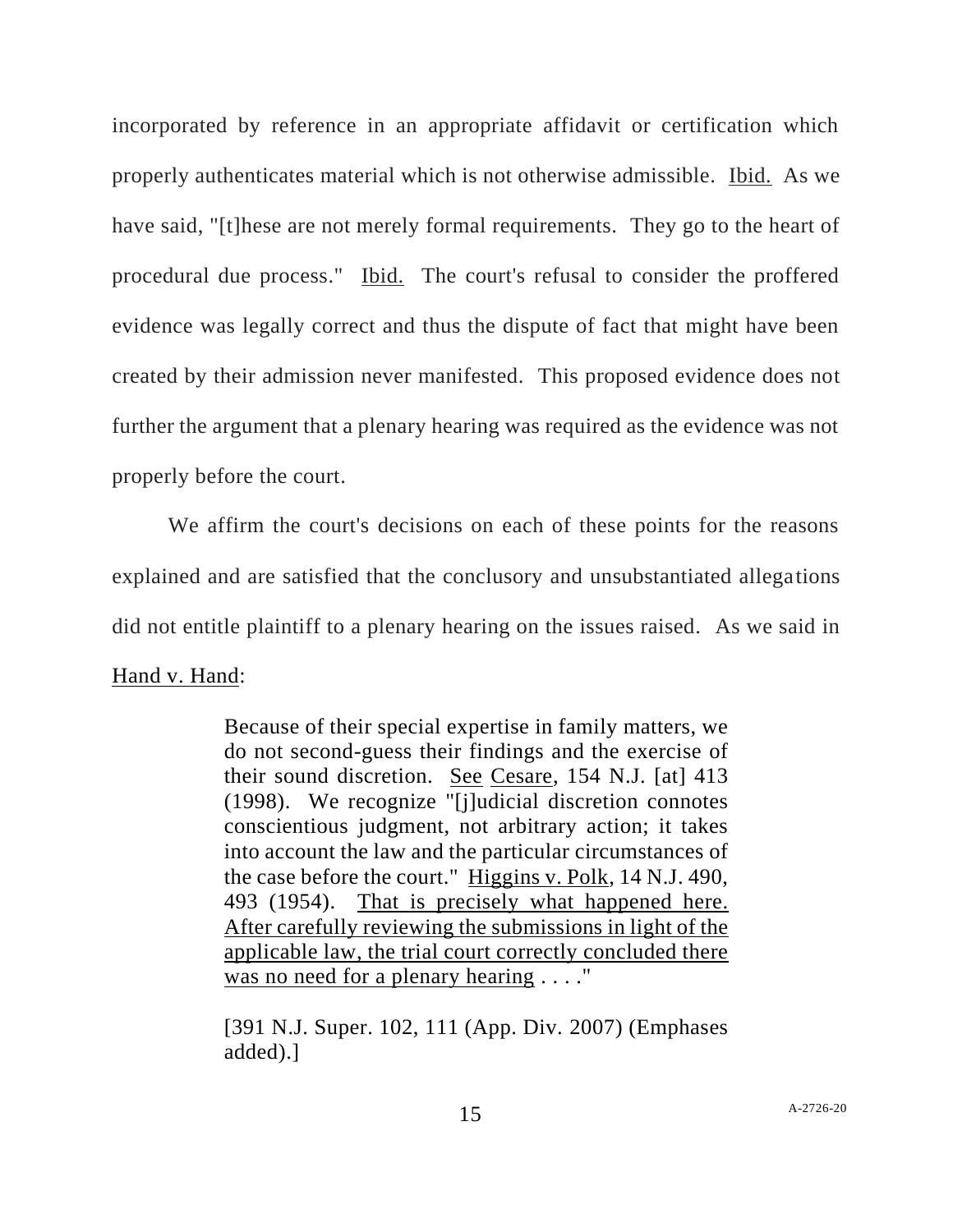As to plaintiff's timing argument, the court reasoned that the motion to be relieved of the judgment pursuant to Rule 4:50-1(d) was not brought within a reasonable time. Firstly, the court saw no basis to conclude that judgment was in fact void or the product of fraud. The defendant had maintained since December 2015 that plaintiff had signed the MUA and he had said so on the record in court. If there was a forgery, plaintiff had known of it since at least December 2015.

This leads to the court's second point. In December 2015, the plaintiff did not argue forgery but rather duress. If, in fact, the plaintiff's signature was the product of coercion or duress she squandered an invitation to make that argument when she had counsel in December 2015 and the prior judge adjourned the finalization of divorce for more than one month to allow plaintiff an opportunity to confer with counsel and present any such argument if she desired to do so. As has been stated she failed to contact her attorney thereafter and failed to appear for that hearing. Thus, the divorce was finalized, and the MUA incorporated therein. In the years that followed plaintiff accepted hundreds of thousands of dollars from defendant.

The judge assessed the meaning of all of this and said "even if the court were to believe some fraud may have occurred, waiting five years from the day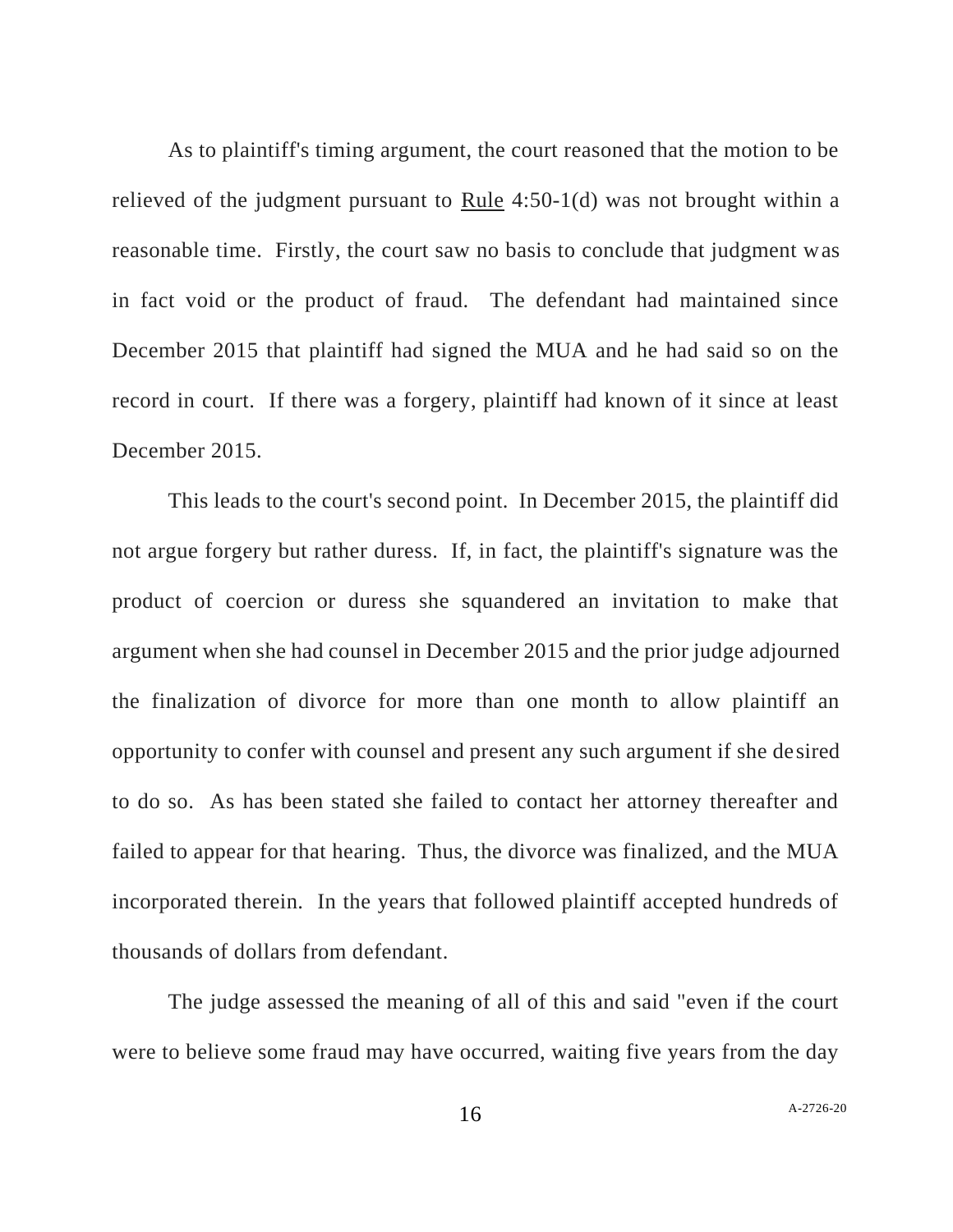she already knew about that claim is unreasonable." We agree. There is nothing complained of that was unknown to the plaintiff whether her grievance be fraud or duress. Since December 2015 she was on notice of defendant's position regarding her execution of the agreement voluntarily and with full understanding of its import. In an abundance of caution, the prior judge offered her an opportunity to challenge defendant's assertion in that regard. Her failure to do so was at her own peril. Five years, on this record, is, as the court found, unreasonable.

## III.

In his May 28, 2021, order awarding attorneys' fees, the judge analyzed RPC 1.5(a), and referenced Rule 4:42-9(a), and Rule 5:3-5(c). We review a trial court's order concerning attorneys' fees under an abuse of discretion standard. Strahan v. Strahan, 402 N.J. Super. 298, 317 (App. Div. 2008) (citing Rendine v. Pantzer, 141 N.J. 292, 317 (1995)). On this point we agree with plaintiff that the court's failure to address all of the relevant factors and award fees anyway constitutes a mistaken exercise of discretion. Thus, we reverse and remand.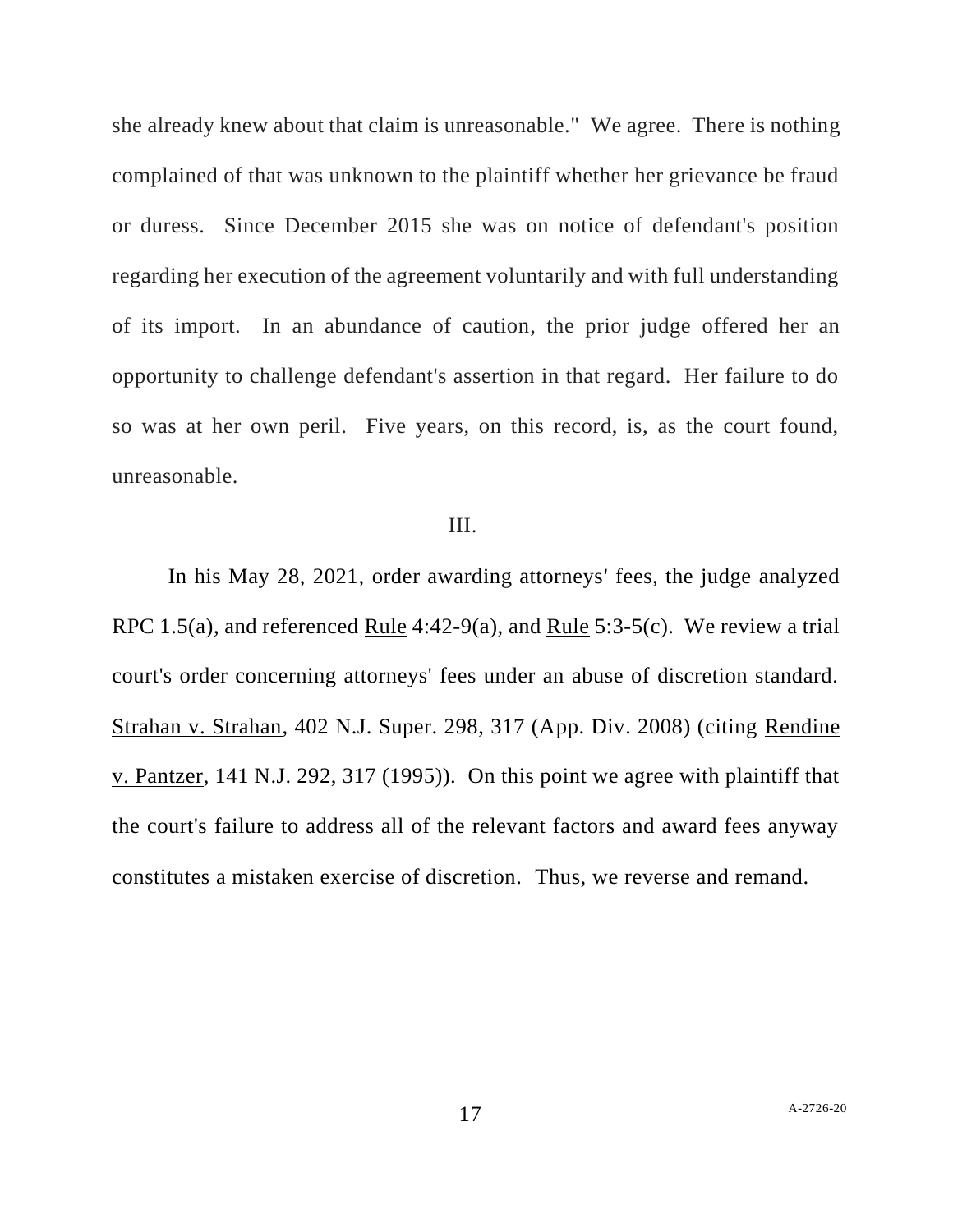Rule 5:3-5(c) states a court should consider nine factors, including the "reasonableness and good faith of the positions advanced by the parties  $\dots$ ."<sup>2</sup>

Rule 5:3-5(c) provides the judge:

[s]hould consider, in addition to the information required to be submitted pursuant to R[ule] 4:42-9, the following factors: (1) the financial circumstances of the parties; (2) the ability of the parties to pay their own fees or to contribute to the fees of the other party; (3) the reasonableness and good faith of the positions advanced by the parties both during and prior to trial; (4) the extent of the fees incurred by both parties; (5) any fees previously awarded; (6) the amount of fees previously paid to counsel by each party; (7) the results obtained; (8) the degree to which fees were incurred to enforce existing orders or to compel discovery; and (9) any other factor bearing on the fairness of an award.

Plaintiff correctly points out that, at best, only three of the factors were considered and that, more importantly, the court did not discuss the parties' ability to pay their own fees or contribute to the fees of another; the financial circumstances of the parties; and the amount of fees previously paid to counsel by each party. In response, defendant argues that he knows of no case that requires every factor be written down and thus the court should be affirmed. This response is unavailing. Our review of the opinion confirms that the factors

<sup>&</sup>lt;sup>2</sup> In awarding attorney's fees, N.J.S.A. 2A:34-23 requires a court "to consider the factors set forth in the court rule on counsel fees [Rule  $5:3-5(c)$ ], the financial circumstances of the parties, and the good or bad faith of either party."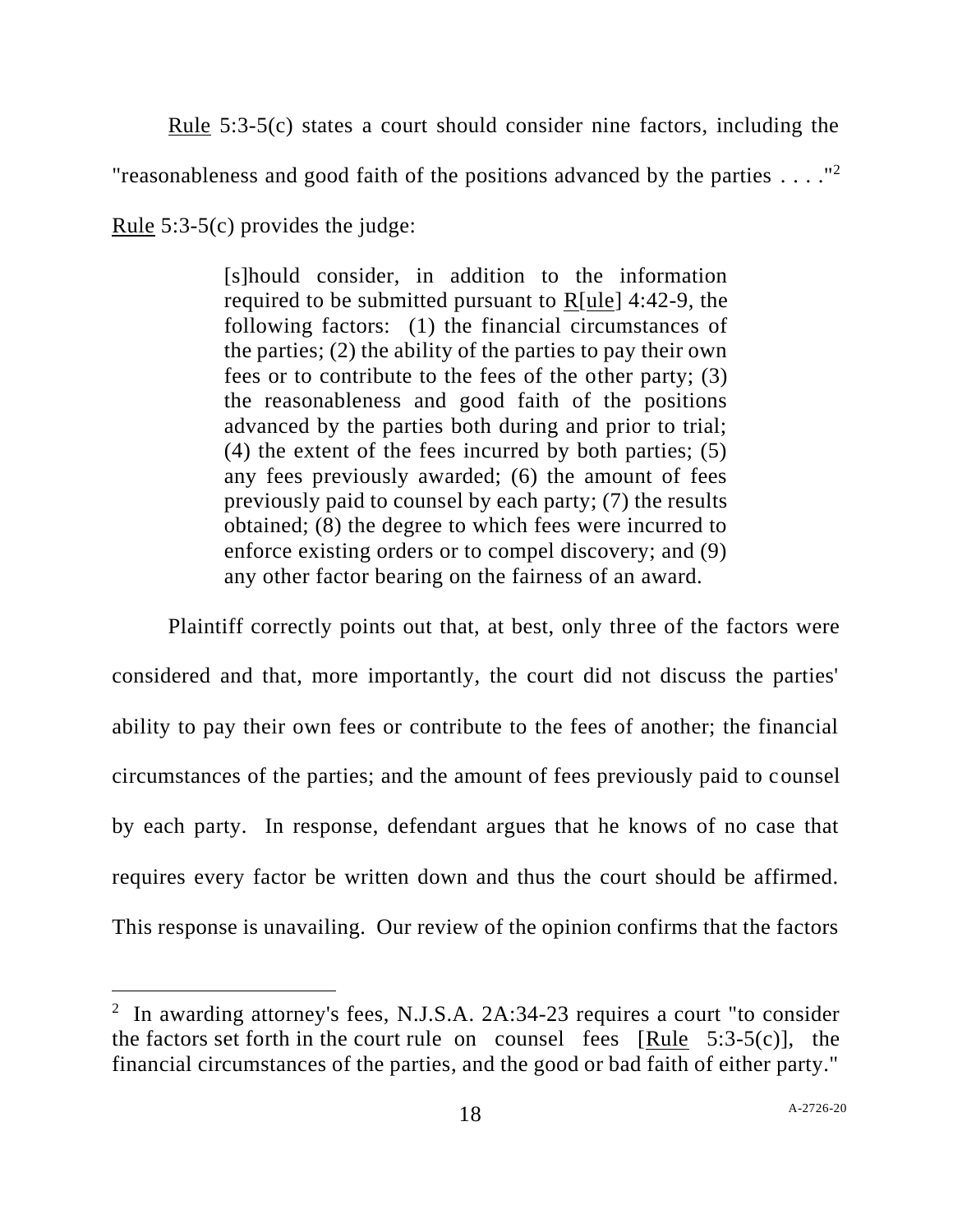were not enumerated in the judge's written opinion. But more important than enumeration is consideration of the factors in some discernible form or fashion.

> In a nutshell in awarding counsel fees, the court must consider whether the party requesting the fees is in financial need; whether the party against whom the fees are sought has the ability to pay; the good or bad faith of either party in pursuing or defending the action; the nature and extent of the services rendered; and the reasonableness of the fees.

> [Mani v. Mani, 183 N.J. 70, 95 (2005) (citing Williams v. Williams, 59 N.J. 229, 233 (1971)) (stating when awarding counsel fees "courts focus on several factors, including wife's need, husband's financial ability to pay and wife's good faith in instituting or defending action").]

To ignore or overlook at least these factors, if not all of them, puts the integrity of the award in question. We offer no opinion as to whether the outcome would have been any different if all the factors were considered. We leave that decision, at this time, to the trial court.

On remand the trial court shall, within sixty days, render its decision on the attorney fee award anew and shall specifically express its findings and conclusions in consideration of all factors required by RPC 1.5(a), Rule 4:42- 9(a) and Rule 5:3-5(c), either in enumerated fashion or some other manner. All other arguments raised on appeal, to the extent we have not addressed them expressly, lack sufficient merit to warrant discussion. R.  $2:11-3(e)(1)(E)$ . The